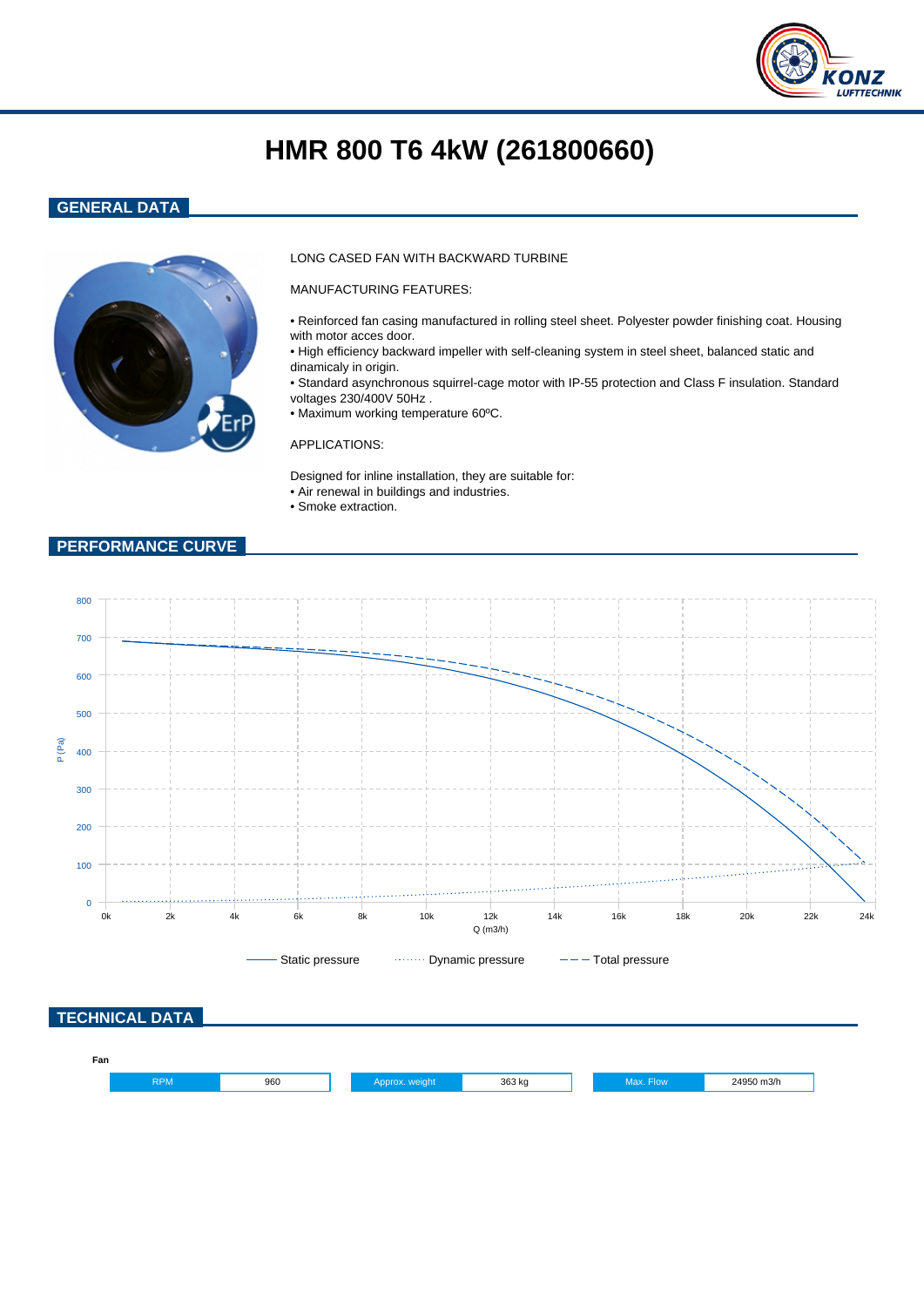

## **DIMENSIONS**





#### **Dimensions (mm)**



## **WIRING DIAGRAM**



400/690V



# **ACCESSORIES**



**REF:** 960340104 **OPTIONAL MOUNTING SUPPORT**



**FLEXIBLE JOINT JE 45 REF:** 300719201



**SAFETY SWITCH INT 15 1V REF:** FX025956